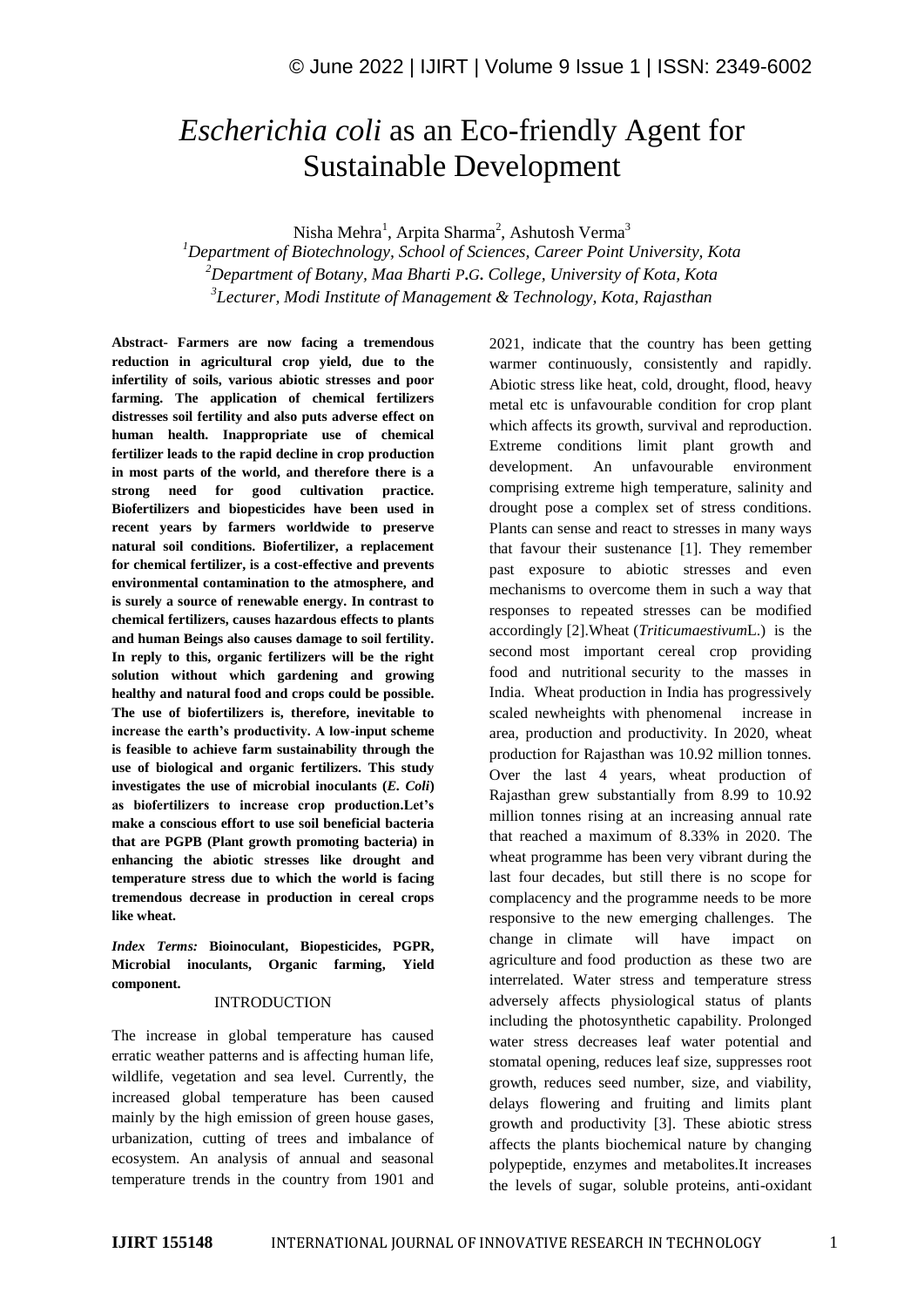enzymes, proline, chlorophyll, seed germination rate, quality is reduced at rapid rate [4]. Under severe conditions, loss in plant productivity is observed [5]. An increase in temperature is major cause of crop losses, which severely affects plant development and adversely influences crop production.

The various climatic calamities like temperature and drought are major key challenges in global agricultural production [6].Agriculture(wheat production) is facing considerable problems such as various abiotic stresses like heat and drought stress, which puts adverse effect on the production of cereal crops. The whole scenario of agriculture is at a confluence where one has to rethink and improve agricultural packages and processes in meeting the dreams of millions of people. Combating abiotic stress and sustaining crop production is major challenge the world is facing these days. The management of drought stress is necessary for securing sustainable agricultural production and sustenance of biodiversity.

In Rajasthan, the crops face a higher temperature range during their growing phase. The temperature sometimes reaches to  $50^{\circ}$ C too. With growing intricacies of global warming these prevailing conditions are about to worsen only. It will not only deteriote the quality of crops but also reduces the quantity of the crops. Therefore, it is mandatory to identify the crop variety for drought or temperature stress property that sustains under higher temperature exposure.

Wheat varieties grown in RajasthanHD 4728(Pusa Malawi) -A durum wheat variety, released and notified for the timely sown irrigated in Kota and Udaipur divisions of Rajasthan. This is a semidwarf variety (90 cm) having high tillering capacity, 120 days maturity duration with the high degree of resistance to leaf and stem rusts. The variety that gives an average yield of 5.42 t/ha with the maximum genetic potential of 6.8t/ha, KVK introduced newly released thermo- insensitive wheat varieties Raj-4079 & Raj-4120 in the district through 390 FLDs in 108 ha. area. The variety Raj-4079 gave average yield of 38.86 q/ha which was 54.21 per cent higher over local check (variety Lok-1) due to its suitability to climatic condition of Banswara. Varieties Lok-1 and Raj-3077, Raj 4037, Raj  $3765$  and DBW – 90 were grown in large area, but after the introduction of Raj- 4079 in last two-three years, 60-65 % wheat area in the district is being covered under this variety. In addition to

this, most of farmers of KVK adopted villages have also started to reduce their wheat seed rate to 150 kg/ha instead of 200-250 kg/ha.Such varieties could be further taken up for quality improvement purpose through different plant breeding methods. In Rajasthan different varieties of wheat crops which are grown are namely wheat (Lok-1, Raj 4037, Raj 3765 and DBW -90),Butmodern agriculture mostly relies on various inputs, such as pesticides, chemical fertilizers, assured irrigation, improved seeds, and herbicides. Their employment in agriculture increases the production, but their improper utilization has unfavourable impact on environment quality,soil productivity and of Couse the humans are facing various health hazards, which is a matter of concern.

a. Chemical fertilizers used in crop production and their effects on crops

There are various kinds of chemical fertilizers available. These are nitrogenous fertilizer, phosphorus fertilizer, and potassium fertilizer. These are used for increasing productivity of land, but it worsens the soil quality especially like urea, muriate of potash, single super phosphate (SSP). Continuous utilization of chemical fertilizers has a distinct impact on the soil's biochemical properties, which results in the shift of microbial populations. Alteration in nitrogen (N) content, SOC, moisture, pH, and the availability of nutrients to microbes has been observed as a result of incessant use of fertilizer in different crops such as wheat and other cereal crops like maize, rice and corn [7]. Plants require a number of soil nutrients like nitrogen, phosphorus and sulphur for their growth. But soil nutrient levels can decrease over time when crop plants are harvested, as nutrients are not returned to the soil, hence we need to add nutrients back to it and this demand is fulfilled by adding chemical fertilizers to the soil to promote soil fertility and increase plant growth. Today fertilizers have become essential to modern agriculture to feed the growing population. Uses of fertilizers, especially, the chemical fertilizers have brought in blessings on humanity, which helped contain hunger and death in different corners of the world. When we use chemical fertilizers; they do not help replenish soil nutrients and its fertility contrary to the popular belief; but, replenish only nitrogen, potassium and phosphorous. As we know phosphorous does not dissolve in water and its overuse may cause hardening of soil. Since salt content in chemical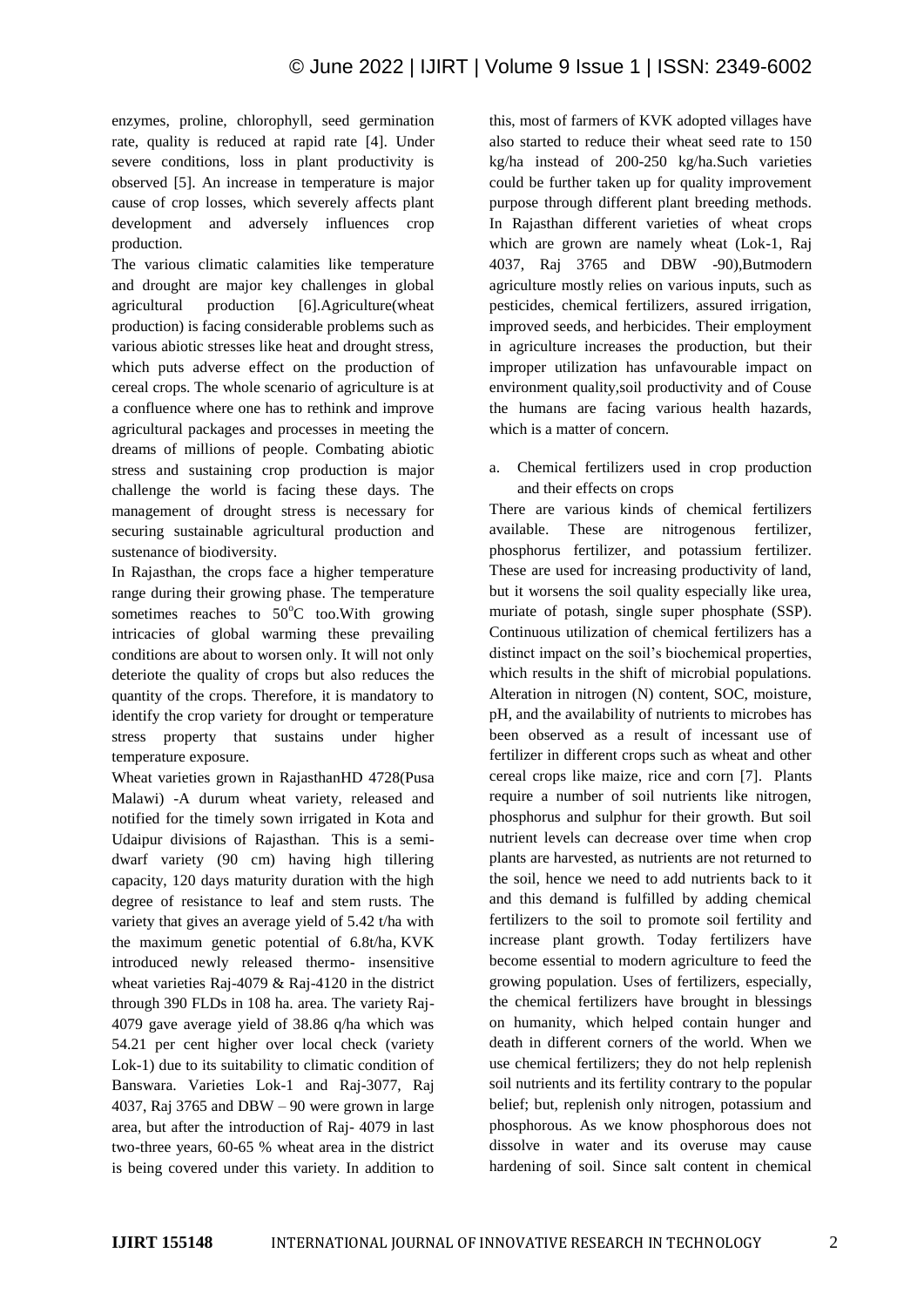fertilizers are harmful to agriculture in the long run as salts are harmful for plants as well as soil.The plants will be more susceptible to pests and diseases as they lack good immune system and enough resistance against these forces. The chemical fertilizers can cause root burn or fertilizer burn, as theydo not allow enough water intake for the plants. There is also various risks to soil health [8] soil compaction, acidification, erosion, contamination, salinization, and decline in organic matter, which can affect P and N losses to water and air.These artificial fertilizer elements disturb the soil properties and also enhances the emission of nitrate. Crop growth is not sufficient after application of chemical fertilizers hence it results into decrease in crop production. Soil dwelling organisms, such as earthworms, which make the soil fertile, also are destroyed due to improper application. When N-fertilizer is applied in the field, only then bacteria already present can turn the nitrogen into nitrate. The use of fertilizers today is viewed as a technology needed for agriculture but the long-term application of chemical fertilizers has a negative impact on the physicochemical properties and soil biological properties.

b. Hazardous effects of chemical fertilizers on human health

Though chemical fertilizers increase crop production; their overuse is bringing hazards to human health and environment as well. It has already been proved how chemical fertilizers pose serious challenges to the balanced and sustainable growth. The nitrogen fertilizer is toxic to both animals and humans. These fertilizers are mixture of toxic chemicals which are absorbed into the plants, leading toxins to enter the food chain via vegetables and cereals and water creating health affects increase and spread rapidly through contaminated water may contain high levels of nitrates and nitrites, causing hemoglobin disorders. They may also contain Heavy metals such as Mercury, Lead, Cadmium and Uranium, which can cause disturbances in the kidneys, lungs and liver and cause even cancer. Over 29 popular fertilizers tested positive for 22 toxic heavy metals, including Silver, Nickel, Selenium, Thallium and Vanadium, all directly linked to human health hazards. If exposed to Ammonium Nitrate causes eye and skin irritation. Inhalation exposure can result in irritation of the nose, throat, and lungs, nausea, vomiting, flushing of the face and neck, headache, nervousness. Potassium Chloride interferes with

nerve impulses, and affects heart functioning. It can cause all kinds of gastric and stomach pains,bloody diarrhoea, convulsions, headaches, mental impairments, redness or itching of the skin or eyes. Yet, human beings, via the gastrointestinal system, only uptake about 5% of the Cd through food. Hence, Cadmium poisoning could betake place and lead to bone and pulmonary damage.Chemical fertilizers are carcinogenic which is the major root cause of health issues in humansaccordingly;scientists and researchers are seen arguing in favour of organic fertilizers as the best solution to avoid such health hazards to humans and other threats to environment by overuse of chemical fertilizers. Hence the chemical fertilizers should be applied in due time and appropriate quantity,so to overcome these major health issues and threat to environment one efficient way which I came across is bythe use ofmultifaceted PGPB Plant growth promoting Bacteria (*E. coli*).

c. Functional Genomic approach in alleviating Drought Stress in Wheat crop

Development of heat and drought tolerant wheat genotypes is one of the major mandates of wheat improvement programmes. Different approaches being followed to achieve this therefore several experiments have been conducted to understand the mechanism by which wheat as a crop can adjust to heat, drought, salinity and other abiotic stress conditions. The very basic requirement is to evaluate the germplasm for existing variability for tolerance to heat and drought. In addition, there is a need for better insight into the environment such as Hadoti region of Rajasthan where these stresses are endemic (hot spots).The promising genetic stocks are utilized in crossing programme for combining better yielding and disease resistant traits with that of the tolerance to heat and drought. Work done on wheat crop for alleviating drought tolerance using functional genomics approach.

## d. Transcriptomics

Deciphering drought tolerance using functional genomics approach in recent years, functional genomics approaches have been used to study the molecular basis of drought resistance at the transcriptomics, proteomics and metabolomics level. Serial analysis of gene expression (SAGE) and RNA sequencing (RNA-seq), genome wide transcript profiling has been widely used to identify drought responsive genes in wheat.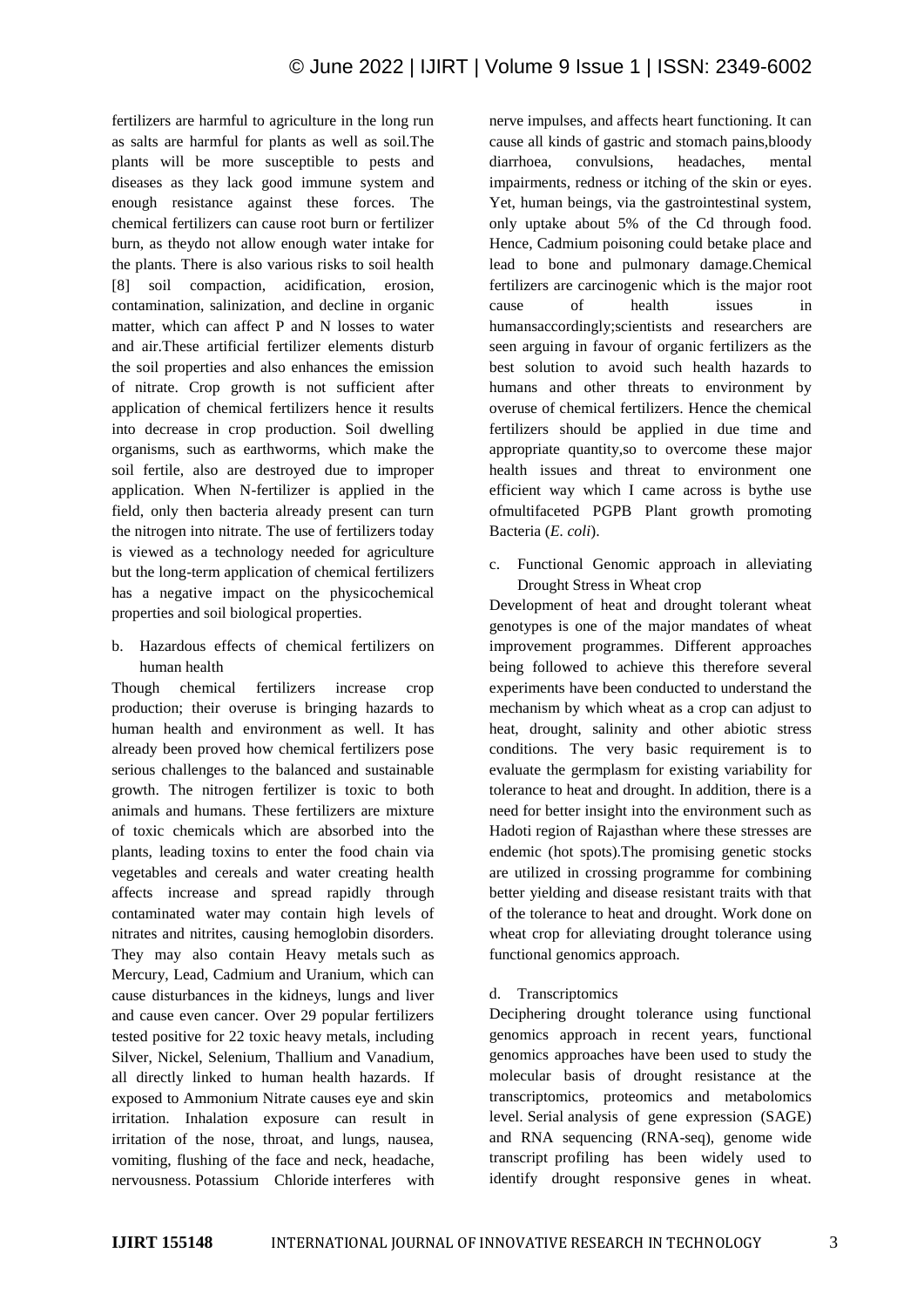Next-generation transcriptome sequencing is also used for analysis of gene expression, the structure of genomic loci, and sequence variation present at expressed gene loci. The expression profile of transcription factors involved in abiotic stresshas beenstudied byresearchers in wheat. Activity of antioxidant enzymes: superoxide dismutase (SOD), ascorbate peroxidase (APX), and catalase (CAT) and the expression of their genes were studied in wheat genotypes under controlled severe drought [9]. The results indicated a unique pattern of activity and gene expression of antioxidant enzymes which suggested that each genotype showed different molecular and biochemical responses under the same drought conditions.

Proteomics: The key proteins/enzymes and metabolic pathways identified from drought tolerant wheat. Lines could be potentially targeted for designing drought tolerant varieties of wheat. A number ofproteomic studies have been done in wheat under drought stress as compared to stem proteome patterns of two divergent wheatlandraces (N49 and N14) under terminaldrought stress. The tolerant landrace (N49) was more efficient at remobilizing stem reserves than the sensitive landrace (N14). The maximum number of differentially-expressed proteins was noted at 20 days after anthesis in N49 when active remobilization of dry matter was recorded, thus suggesting potentialparticipation of these proteins in efficient stem reserve remobilization.

Metabolomics: Plants react to abiotic stresses by altering the composition and concentration of metabolites so that they can acclimatize to adverse environmental changes.

Metabolomics: Plants react to abiotic stresses by altering the composition and concentration of metabolic profiling hasaccelerated discovery of stress signal transductionmolecules and compoundsthat are integral part of plant response to abiotic stresses. To accelerate the trait-based analysis of complex biochemical process, metabolic profiling alongwith NGS techniques, transcriptomics and proteomics reveal the underlyingcellular biochemical events across diverse conditions. The metabolite profiling of given mapping population can be combinedwith thegenetic linkage makeupmaps to obtaingreater insights into the genetic map ofcomplex traits, thereby renderingmetabolomics particularlyrelevant tocrop breeding. Experiments have identified

multiple metabolite QTLs in wheat under drought stress and pinpointed some genomic segments that controlled both agronomic traits and specific metabolites.

e. Identification and validation of stress-induced micro-RNA in wheat

Micro-RNAs (miRNAs) are a class of short endogenous non-coding small RNA molecules of about 18–22 nucleotides in length. Computational predictions have raised the number of miRNAs in wheat significantly using an EST based approach. Hence, a combinatorial approach which is amalgamation of bioinformatics software and Perl script was used to identify new miRNA to add to the growing database of wheat miRNA. Identification ofmiRNAs wasinitiated by miningthe EST (Expressed Sequence Tags) database available at National Centre for Biotechnology Information[10] investigated as many as 4677 mature miRNA sequences belonging to 50 miRNA families from different plant species were used to predict miRNA in wheat. Authors further identified five abiotic stress-responsive new miRNAs. Also, four previously identified miRNA, i.e., TamiR1122, miR1117, Ta-miR1134 and Ta-miR1133 were predicted in newly identified EST sequence and 14 potential target genes were subsequently predicted, most of which seems toencode ubiquitin carrier protein, serine/threonine protein kinase, 40S ribosomal protein, F-box/ketch-repeat protein, BTB/POZ domain-containing protein, transcription factors which are involved in growth, development, metabolism and stress response. Amongst the predicted miRNAs, validated expression of miR855 in wheat for salt tolerance. The result has increased the number ofmiRNAs in wheat, which should be useful for further investigation into the biological functions and evolution of miRNAs in wheat and other plant species. These findings indicate that diverse set of miRNAs could play an important role in mitigating drought stress responses in wheat.

f. Markers associated with drought stress tolerance in wheat

It may bestated that tolerant linesidentified wouldlead tohigher production andproductivity underabiotic stress situations that adversely affect the wheat crop. These lines may also be utilized in hybridization programme for developing next generation mapping (MAGIC and NAM) populations for fine QTLs scanning for stress tolerance. The trait specific germplasm, precision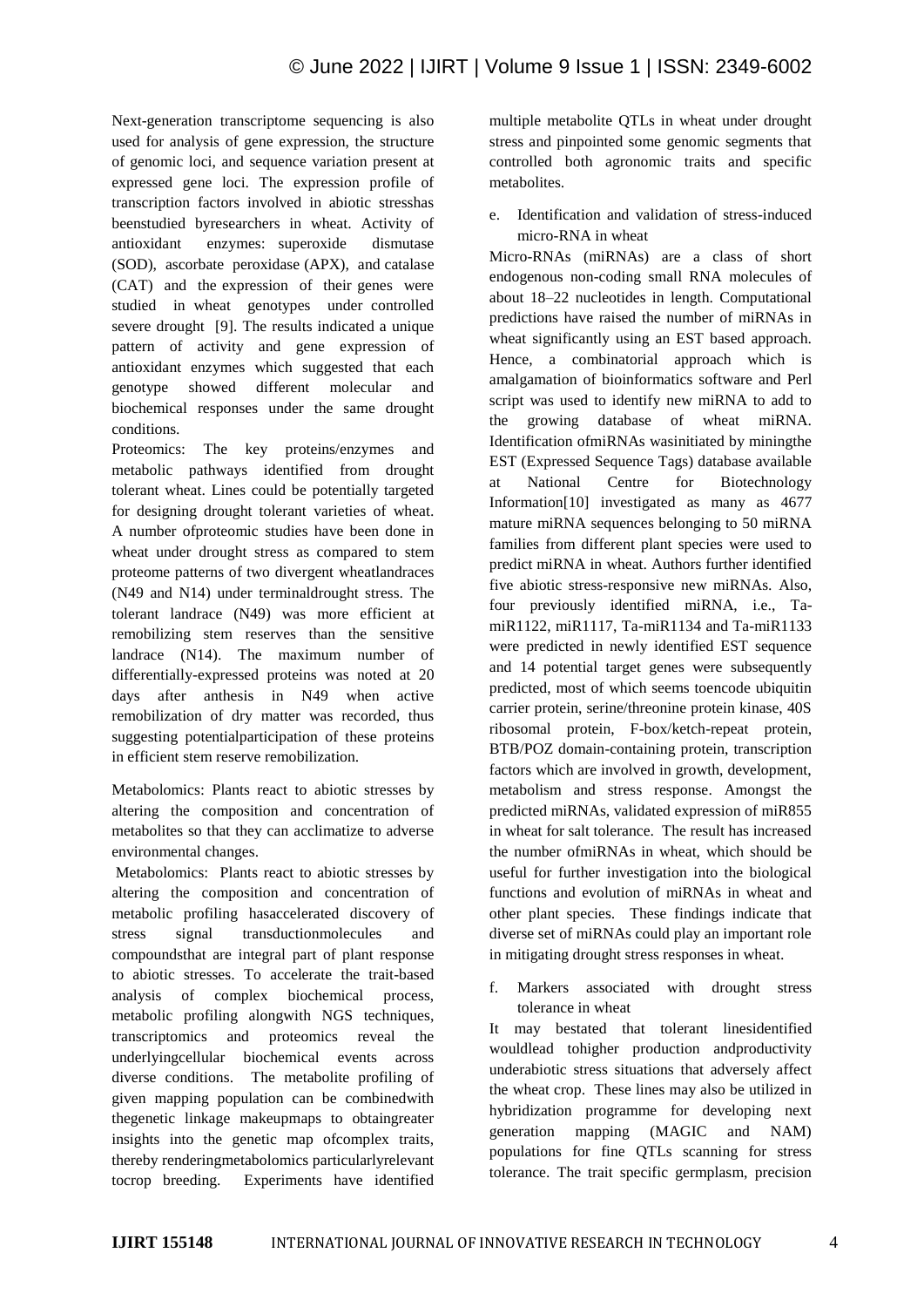phenotyping and the selection criteria based upon indices will be rewarding for increasing grain yield in wheat under harsh environments.

Transcriptomics: With the advent of microarray, DNA chip technologies, subtraction libraries, cDNA-AFLP, Deciphering drought tolerance using functional genomics approach

g. Need to use Organic fertilizers

The organic fertilizers are not like chemical fertilizers; they are slow release which will allow time for microbial activity to break down the organic materials in the fertilizers. When we talk of microbial activity; we need to remember that natural microbes; which include beneficial insects, fungus, and bacteria found in the soil, are very much helpful for healthy soil and plant growth. Needless to say, use of chemical fertilizers will kill these soil friendly micro-organisms. In their larger threat to environment, animals and human health; chemical fertilizers will ultimately end up leaking into our water bodies; ponds, streams, ground water etc. and contaminate water supply as a result of which humans as well as animals may suffer numerous short term and long term hazardous chemical effects on their health and body. To combat this, organic fertilizers will be the right solution without which growing healthy crops and natural food could be possible. Let's keep our earth safe, for the present and the future. Let's make a conscious effort to use soil beneficial bacteria that are PGPB (Plant growth promoting bacteria) in enhancing the abiotic stresses like drought and temperature stress.

PGPB can fundamentally support the plants in acquiring nutrients, resisting against diseases and tolerating abiotic stresses [11]. Microbial intrinsic metabolic and genetic capabilities make them suitable organisms to combat extreme conditions of the environment [12]. Their interactions with the plants evoke various kinds of local and systemic responses that improve metabolic capability of the plants to fight against abiotic stresses [13].

*E.coli* is the most studied micro-organism since its discovery in 1885. Based on studies done in the past few decades, the presence of environmental *Escherichia* is now well recognized. This environmental *E.coli* may be of animal-origin and have become adapted to their surrounding environments; or may retain the characteristics of their ancestral linage, which was environmental bacteria using soil and sediment as their primary

habitat. More data are needed, especially genomic information of environmental *Escherichia* strains, to clarify the evolutionary history of environmental *E. coli*.

h. Abiotic stress tolerance in wheat crop using *E. Coli*.

Based on studies done in the past few decades, the presence of environmental *Escherichia* is now well recognized. This environmental *E. coli* may be of animal-origin and have become adapted to their surrounding environments; or may retain the characteristics of their ancestral linage, which was environmental bacteria using soil and sediment as their primary habitat.A number of challenge-testing studies have examined the fate of *E. coli* O157:H7 and S. enterica in the agricultural environment with the view of designing strategies for controlling vegetable contamination preharvest. It was examined by few researchers through different approaches that have been used to study the behaviour of *E. coli* O157:H7 and S. enterica in the manure, manure-amended soil, and in manureamended soil-plant ecosystem during cultivation of crops.

The Another report confirmed that functional expression screening of LEA proteins *in vivo* in yeast or *E.coli* under abiotic stresses have been investigated successfully in various flowering plant species. Similarly, one *LEA4* gene from *Brassica napus* is able to enhance the cellular tolerance to temperature and salt stresses of *E. coli* cells [14]. More recently a SMP protein from tea has reported function as a chaperone enhanced tolerance to *E. coli* against stresses[15]. However, only a few LEA proteins increasing the tolerance to abiotic stresses had been studied and were primarilyfrom the major group *LEA3*, *LEA4* and *dehydrin*. The work done with model transgenic plants has demonstrated that cellular accumulation of mannitol can alleviate abiotic stress; they showed that ectopic expression of the *mtlD*gene for biosynthesis of mannitol in wheat improves tolerance to water stress and salinity. Wheat (*Triticumaestivum*L.cv Bobwhite) was transformed with the *mtLD* gene of *Escherichia coli.*The*beta* gene encoding choline dehydrogenase from *Escherichia coli.*The *beta*  gene encoding choline dehydrogenase from *Escherichia coli was introduced* into common wheat (*Triticumaestivum* L.) by *Agrobacterium*mediated transformation. Various levels of expression of the *betA* gene were confirmed by RT-PCR among the transgenic lines and different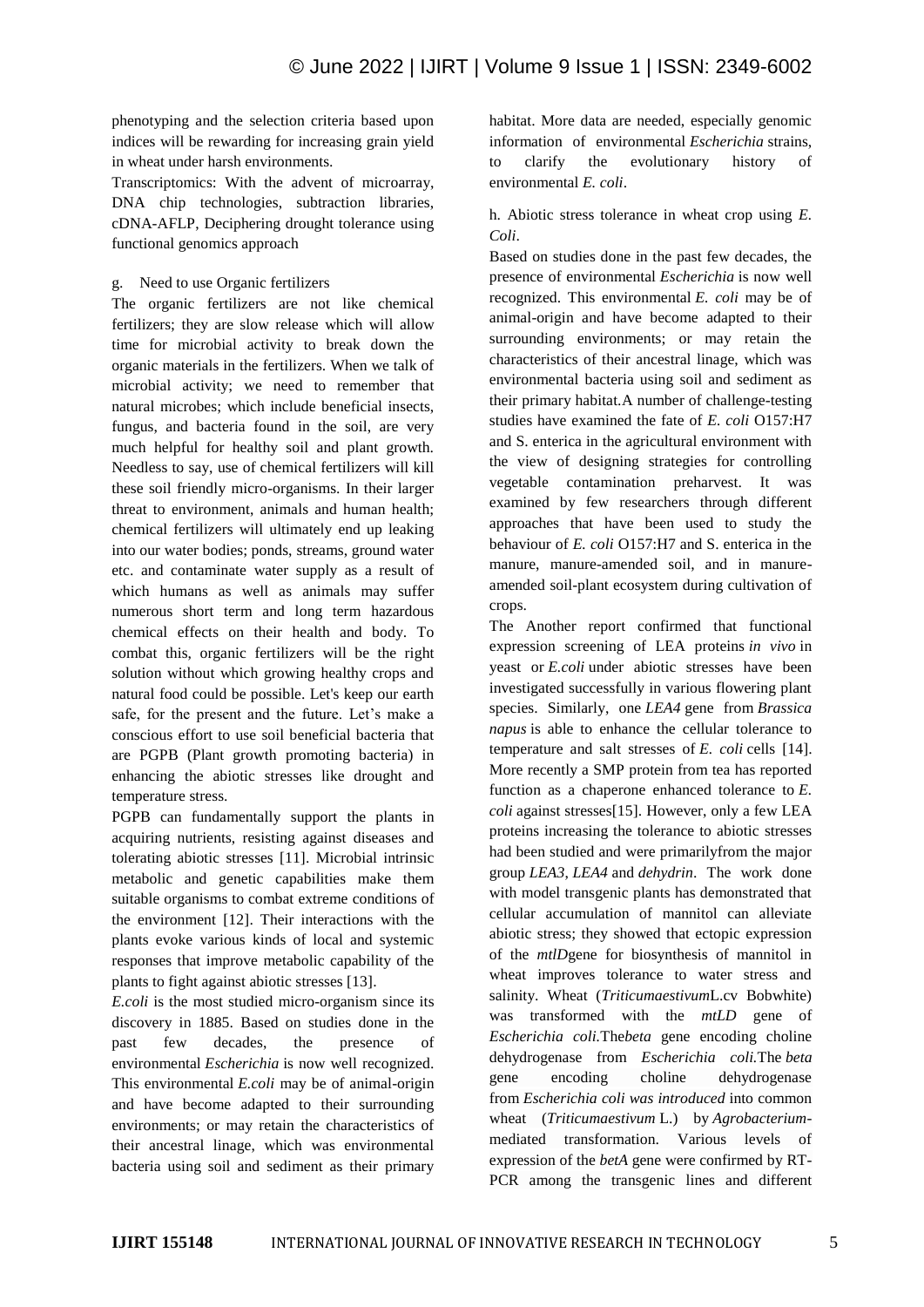levels of glycine betaine accumulation were detected in these lines. Several wheat transgenic lines with different *betA* expression levels in the T3 generation and wild-type (WT) were selected to test their performance under drought stress conditions [16]. It was concluded that the amount of injury to the wheat plants was negatively correlated with the level of accumulation of glycine betaine, and the glycine betaine acted as an important osmoprotectant in transgenic plants to improve root growth, and enhance the resistance of transgenic plants to drought stress.Cold shock proteins (CSPs) enhance acclimatization of bacteria to adverse environmental circumstances. Investigation of several stress-related parameters in *SeCspA* and *SeCspB* transgenic wheat lines indicated that these lines possessed stress tolerance characteristics, including lower malondialdehyde (MDA) content, lower water loss rates, lower relative  $Na<sup>+</sup>$  content, and higher chlorophyll content and proline content than the control wheat plants under drought and salt stresses. RNA-seq and qRT-PCR expression analysis showed that overexpression of *SeCsp* could enhance the expression of stress-responsive genes. The field experiments showed that the *SeCspA* transgenic wheat lines had great increases in the 1000-grain weight and grain yield compared to the control genotype under drought stress conditions. Significant differences in the stress indices revealed that the *SeCspA* transgenic wheat lines possessed significant and stable improvements in drought tolerance over the control plants. The results indicated that *SeCspA* conferred drought tolerance and improved physiological traits in wheat plants.

*Escherichia coli* clones from a pond water metagenomic library were studied to identify salt tolerance genes in uncultivable bacteria by growing at inhibitory NaCl concentrations of 750 mM. Genes from two clones encoding for proteins similar to a putative general stress protein (*GspM*) having GsiB domain with a putative enoyl-CoA hydratase (*EchM*) identified to have a role in salt tolerance. After purification, *EchM* was found to have crotonyl-CoA hydratase activity [17].

## **CONCLUSION**

We have to re-examine our knowledge about the usage of *E.coli* as PGPB (Plant growth promoting bacteria) to combat the use of chemical fertilizers in wheat crop production.

However, this seems contentious, as the capability of *E.coli* to evolve and survive in a in different environment .Growth efficiency and competitiveness under conditions of low available nutrient levels likely represent the most important physiological factors leading to the successful persistence of *E.coli* in nutrientlimited open environments [18]. Therefore, it is important to understand the mechanism(s) of adaptation to nutrient-limited environments, which affect the survival of *E.coli* in such conditions. Now days there are growing demands for biologically based agricultural practices. Recent surveys of both conventional and organic growers indicated an interest in using biofertilizer products suggesting that the market potential of biofertilizer products will increase in the coming years. *E.coli* potential strains can therefore be used as a PGPB agent because its application resulted in better growth even under stressed environment. This strain may be helpful in minimizing the impact of temperature stresses which is currently limiting crop production under low input conditions and give rise to a more sustainable agriculture.More data are needed, especially genomic information of environmental *Escherichia* strains, to clarify the role of *E. coli* in enhancing abiotic stress tolerance like drought stress in wheat crop in Halotiregion of Rajasthan. We can focus on development of transgenic plants using *E. coli*. It would be more cost effective and ecofriendly to develop easy to handle microbial inoculants to alleviate abiotic stress. This abiotic stress suppressor might appear to be a very effectivestrategy for Drought stress alleviation in other cereal crops as well. The bacterial strain and the consortium formulation require further field evaluation before being confirmed as a bioinoculants to combat various abiotic stresses like heat and drought stresses in agro ecosystem of southwestern Rajasthan. Research on basic and applied remains to be done to unfold some hidden potentials of *E.coli* which may not be known yet. More of hard work to be done to commercialised E. *coli* as Biofertilizer.

Despite of several potential PGPB is discovered by various researchers but they have not been commercialized efficiently. Some research needs to be carried out to understand how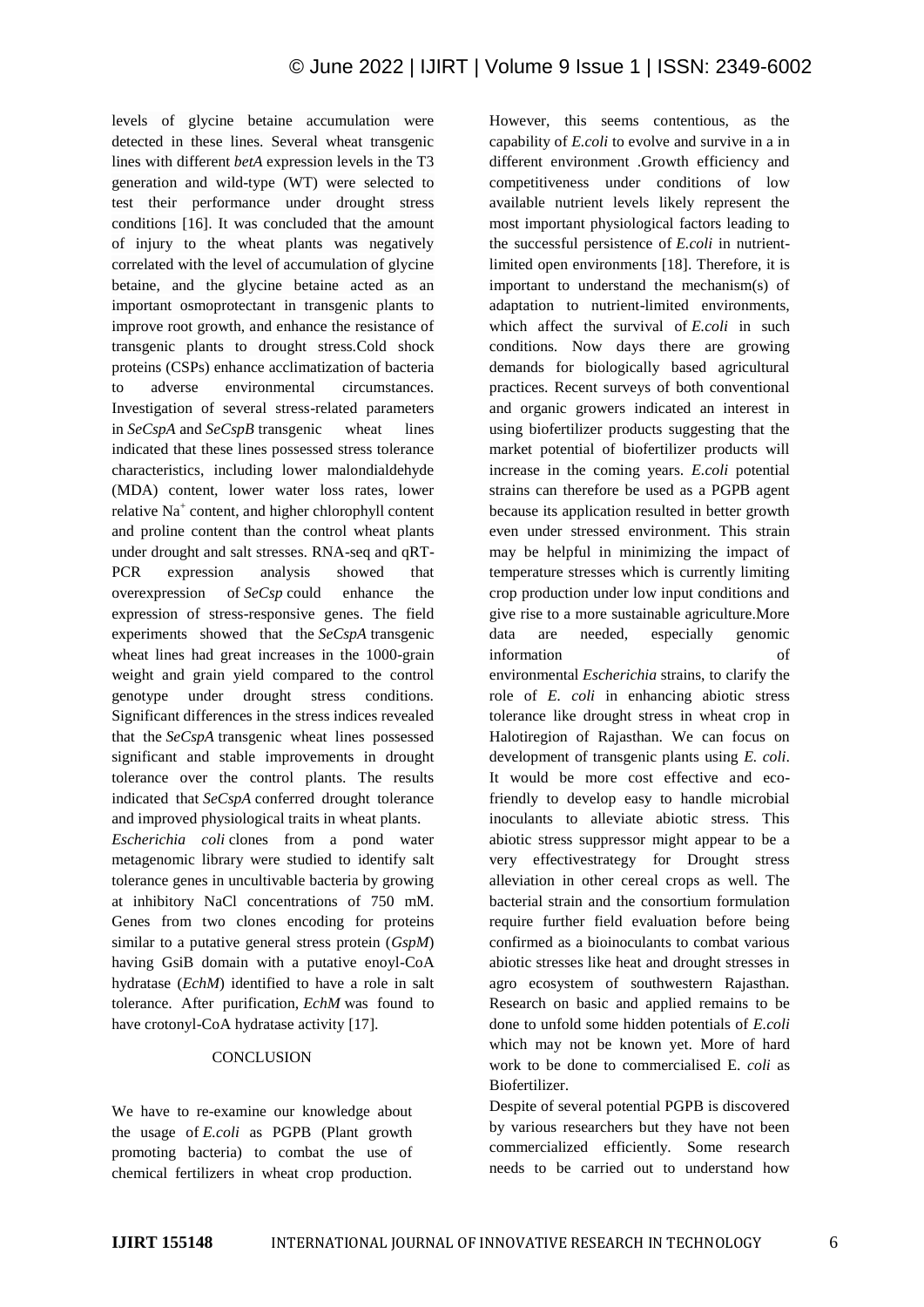microbes and plant interact and efforts still require to make*E. coli*an efficient technique in sustainable agriculture. There are many questions still unanswered, and needs further research toexplore the potential traits of *E. coli* as PGPB and its role in Abiotic stress alleviation.

## **REFERENCE**

- [1]. Crane, T. A., Roncoli, C., and Hoogenboom, G. Adaptation to climate change and climate variability: the importance of understanding agriculture as performance. NJAS – Wag. *Journal of Life Scences.*(2011); 57(3-4): 179–185.
- [2].Hasanuzzaman, M., Nahar, K., Alam, M. M., Roychowdhury, R., and Fujita, M. Physiological, biochemical, and molecular mechanisms of heat stress tolerance in plants. *International Journal of Molecular Sciences*. (2013); 14(5): 9643-9684.
- [3]. Sharma,D.,Rachhoya, H.K.,Sharma,M., andAgarwal,R. Effect of Rising Temperature Stress on Growth and Physiology of Domestic Crops of Rajasthan, India. *International Journal of Current Microbiology Applied Science*. (2018);7(07): 1426-1440.
- [4]. Bohme,F.,and Langer,U. Microbial Biomass, Enzyme Activities and Microbial Community Structure in Two European Long-Term Field Experiments. *[Agriculture](https://www.researchgate.net/journal/Agriculture-Ecosystems-Environment-0167-8809) Ecosystems & [Environment.](https://www.researchgate.net/journal/Agriculture-Ecosystems-Environment-0167-8809)* (2005);109(1-2):141-152.
- [5]. Dang, N. X., Popova, A. V., Hundertmark, M. andHincha, D. K. Functional characterization of selected LEA proteins from *Arabidopsis thaliana* in yeast and *in vitro*. *Planta*.(2014); 240(2): 325–336.
- [6]. Dalal, M., Tayal, D., Chinnusamy, V. and Bansal, K. C. Abiotic stress and ABAinducible group 4 LEA from *Brassica napus* plays a key role in salt and drought tolerance. Journal of Biotechnology.(2009); 139(2): 137–145.
- [7]. Gao, J. and Lan, T. Functional characterization of the late embryogenesis abundant (LEA) proteingenefamily from *Pinustabuliformis* (Pinaceae) in *Escherichia coli*. *Scientific Reports*.(2016);6(2): 19467.
- [8].Hilker,M.,Schwachtje,J.,Baier,M.,Balazadeh,S., Bäurle,I.,Geiselhardt,S.,Hincha,D.K.,Kunze MullerRoeber,B., Rilling, M.C., Romies, T.,Schmulling,T.,Steppuhn,A.,VanDongen,J.,

Whitcomb,S.J.,Wurst,S.,Zuther,E.,Kopka,J. (2015). Priming and memory of stress responses in organisms lacking a nervous system. *BiologicalReviews.* (2015);91(4): 1118–1133.

- [9]. He, C., Zhang, W., Gao, Q., Yang, A., Hu, X.,and Zhang, J. Enhancement of drought resistance and biomass by increasing the amount of glycine betaine in wheat seedlings. *Euphytica.*(2011); 177(2): 151–167.
- [10].Ihssen,J., Egli,T. Global physiological analysis of carbon-and energy-limited growing *Escherichiacoli* confirms a high degree of catabolic flexibility and preparedness for mixed substrate utilization. *Environmental Microbiology* (2005);7(10): 1568–1581.
- [11]. Kapardar, R. K., Ranjan, R., Grover, A., Puri, M., and Sharma, R. Identification and characterization ofgenes conferring salt tolerance to *Escherichia coli* from pond water metagenome. *BioresourceTechnology* (2010);1 01(11): 3917–3924.
- [12]. Li, Z., Setsuko, W., Fischer, B. B., and Niyogi, K. K. Sensing and responding to excess light. *Annual Review of Plant Biology.* (2009);60(1): 239–260.
- [13]. Mittler, R., and Blumwald,E. Genetic engineering for modern agriculture: challenges and perspectives.*Annual Review of Plant Biology.* (2010); 61(1): 443-62.
- [14]. Meena, K. K., Kumar, M., Kalyuzhnaya, M. G., Yandigeri, M. S., Singh, D. P., and Saxena, A. K.Epiphytic pink-pigmented methylotrophic bacteria enhance germination and seedling growth of wheat (*Triticumaestivum*) by producing phytohormone. *Antonie Van Leeuwenhoek* (2012);101(4): 777–786.
- [15]. Nguyen, D., Rieu, I., Mariani, C., and van Dam, N. M. How plants handle multiple stresses: hormonal interactions underlying responses to abiotic stress and insect herbivory. *Plant Molecular Biology.*(2016);91: 727–740.
- [16].Sessitsch,A., Hardoim, P.,Döring, J., Weilharter, A., Krause, A., Woyke, T., Mitter,B.,Lotte,L.H.,Friedrich,F.,Rahalkar,M., Hurek,T.,Sarkar,A.,Bodrossy,L.,Overbeek,L.S. V.,Brar,D.,Elsa,J.D.V. and Reinhold, B.Functional characteristics of an endophyte community colonizing roots as revealed by